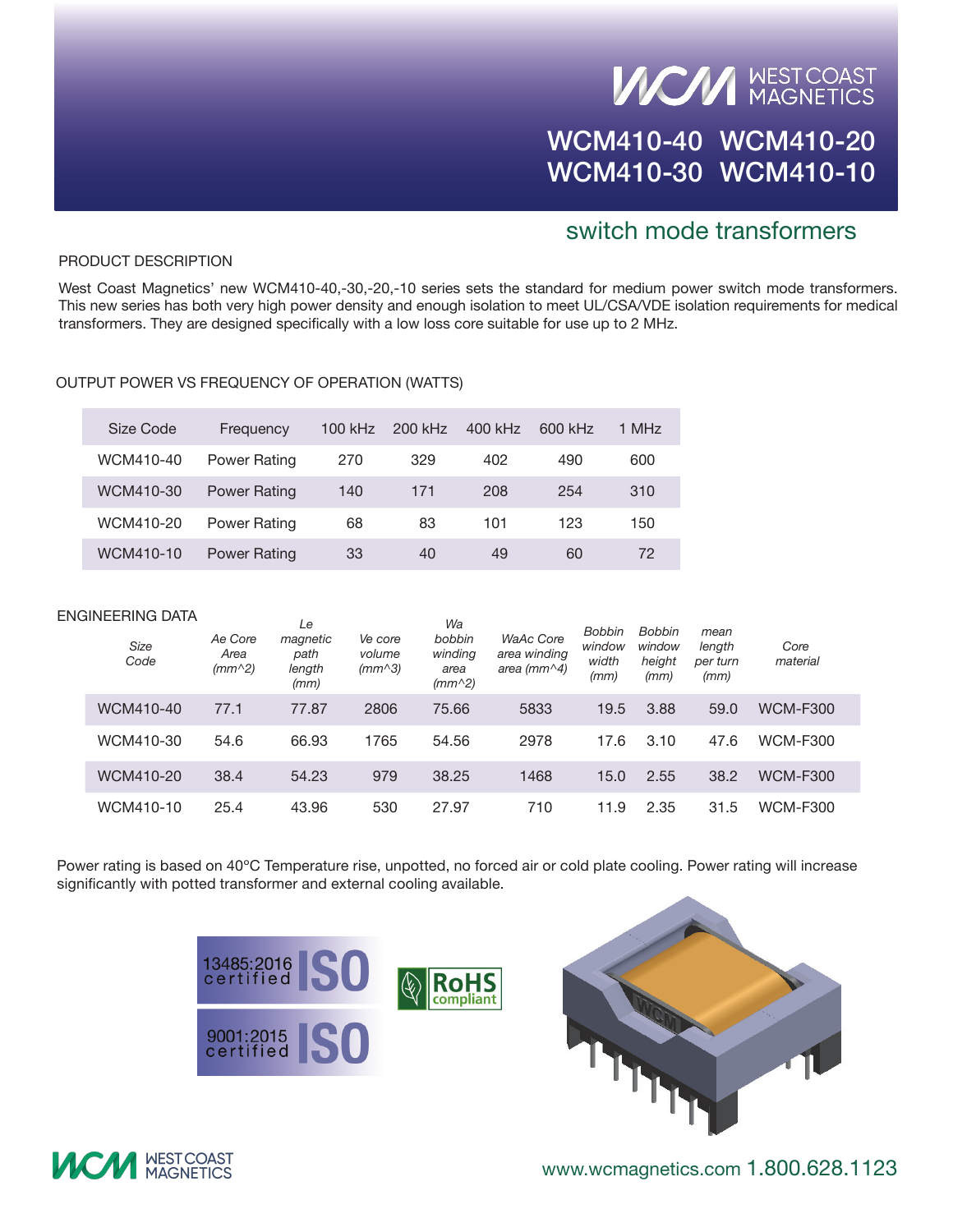## **VICAN MEST COAST**

### WCM410-40 WCM410-20 WCM410-30 WCM410-10 *p.2*

#### switch mode transformers



**UCM MEST COAST** 

Dimensions: inches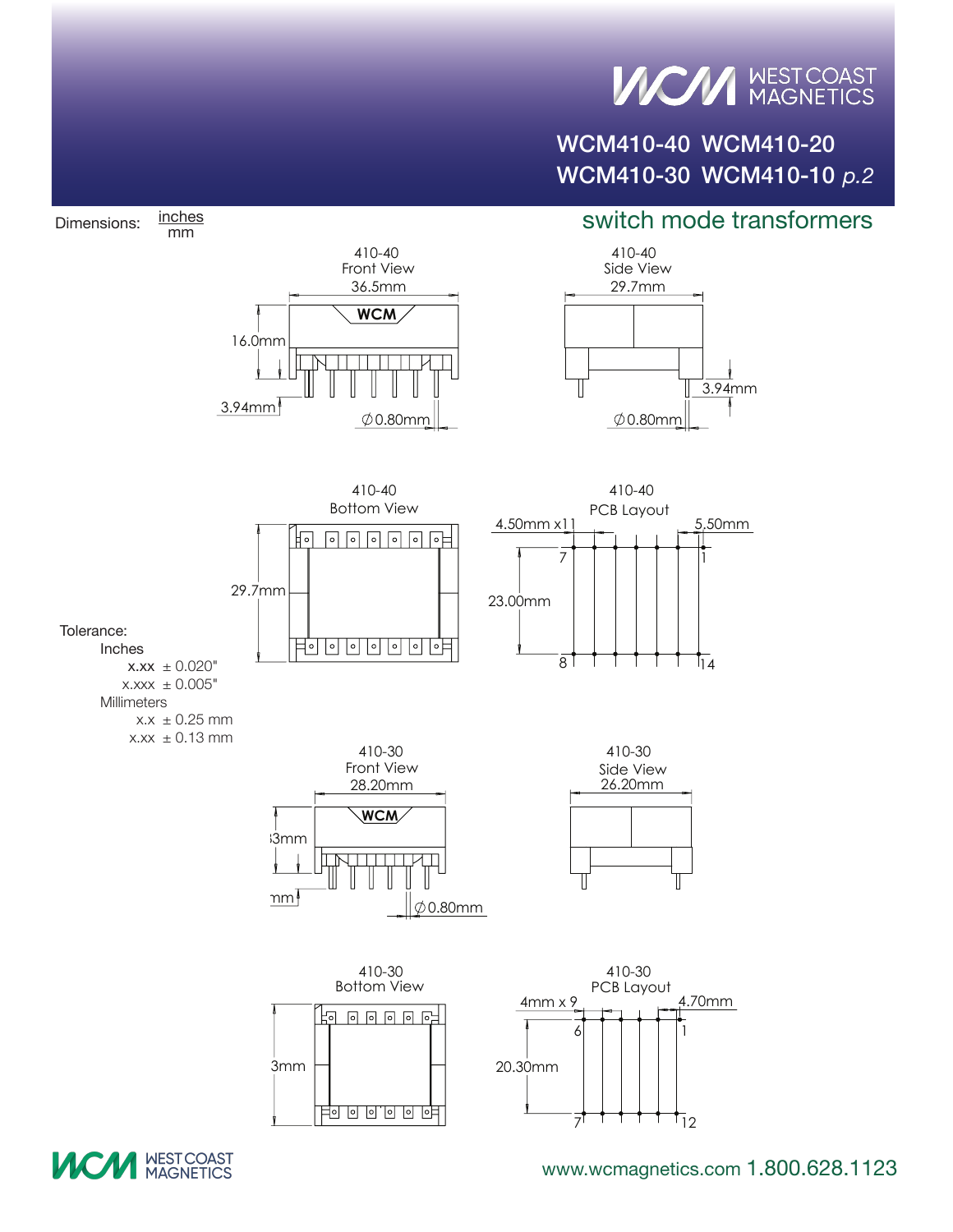## **VICAN MEST COAST**

### WCM410-40 WCM410-20 WCM410-30 WCM410-10 *p.3*

#### switch mode transformers



<u>lia a a ali</u>



Dimensions: inches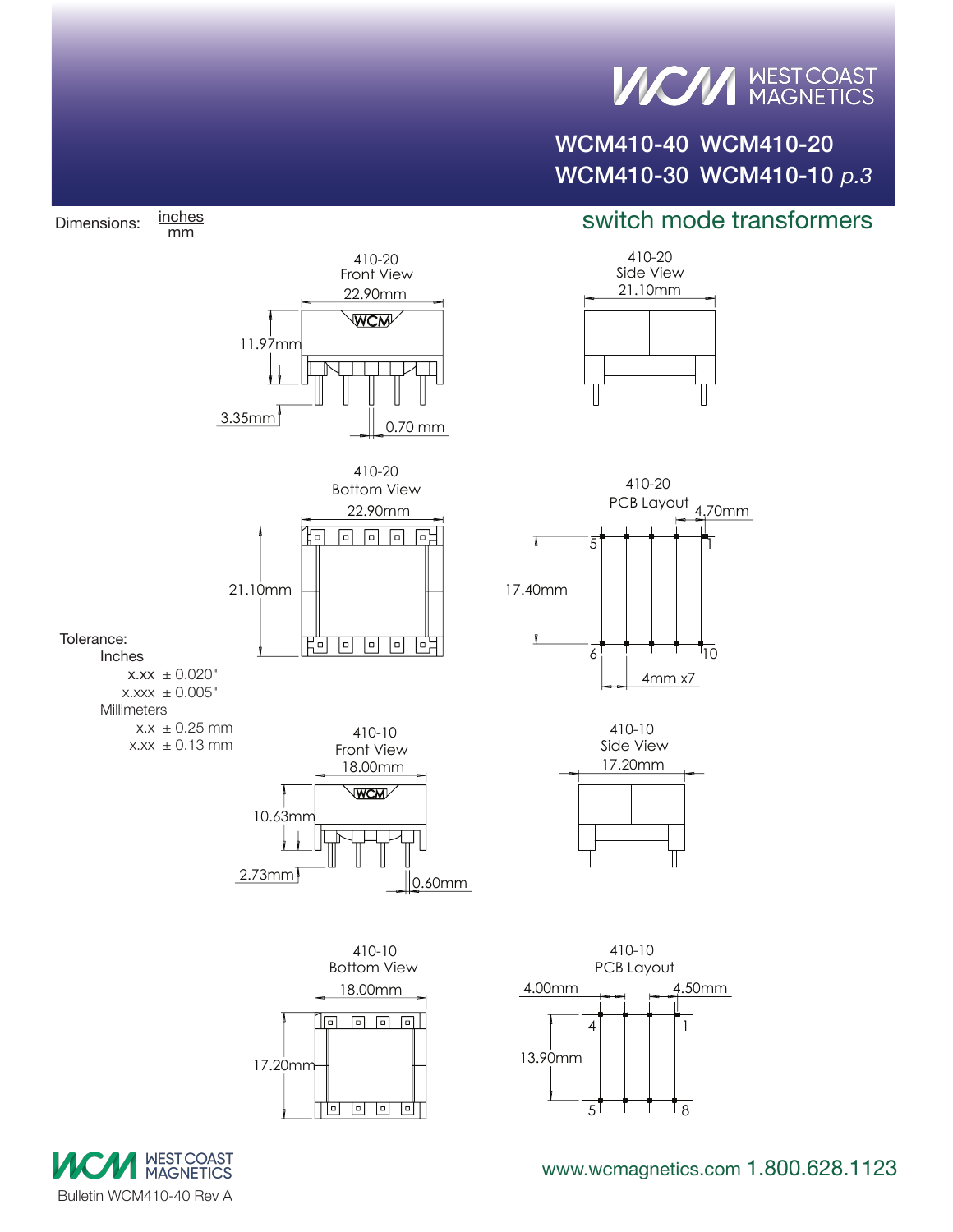

### **WCM-F300**

#### Material Characteristics

| Characteristics                              |                             | Symbol          | Unit                                                                                                  |                                                                                 |                        |
|----------------------------------------------|-----------------------------|-----------------|-------------------------------------------------------------------------------------------------------|---------------------------------------------------------------------------------|------------------------|
|                                              |                             |                 |                                                                                                       |                                                                                 |                        |
| Initial Permeability                         | μi                          |                 |                                                                                                       | 1400<br>±25%                                                                    |                        |
| Amplitude Permiability                       | <b>µ</b> a                  |                 |                                                                                                       |                                                                                 |                        |
| <b>Saturation Flux Density</b><br>at 1194A/m | <b>Bs</b>                   | mT<br>mT        | $25^{\circ}$ C<br>100°C                                                                               | 490<br>390                                                                      |                        |
| Remanence                                    |                             | Br              | mT<br>mT                                                                                              | $25^{\circ}$ C<br>$100^{\circ}$ C                                               | 100<br>70              |
| Coercivity                                   |                             | Hc              | A/m<br>A/m                                                                                            | $25^{\circ}$ C<br>$100^{\circ}$ C                                               | 25<br>20               |
| Core Loss                                    | 500 kHz<br>50 <sub>mT</sub> | Pcv             | kw/m <sup>3</sup><br>kw/m <sup>3</sup><br>kw/m <sup>3</sup><br>kw/m <sup>3</sup><br>kw/m <sup>3</sup> | $25^{\circ}$ C<br>60°C<br>$100^{\circ}$ C<br>$120^{\circ}$ C<br>$140^{\circ}$ C | 130<br>80<br>80<br>110 |
| <b>Electrical Resistivity</b>                |                             | $\rho$          | $\Omega \bullet m$                                                                                    |                                                                                 | 220                    |
| Curie Temperature                            | $\overline{C}$              | $^{\circ}$ C    |                                                                                                       | >250                                                                            |                        |
| Density                                      | d                           | $\text{kw/m}^3$ |                                                                                                       | 4.7x10 <sup>3</sup>                                                             |                        |

Test core: OD=25mm TH=8mm ID=15mm